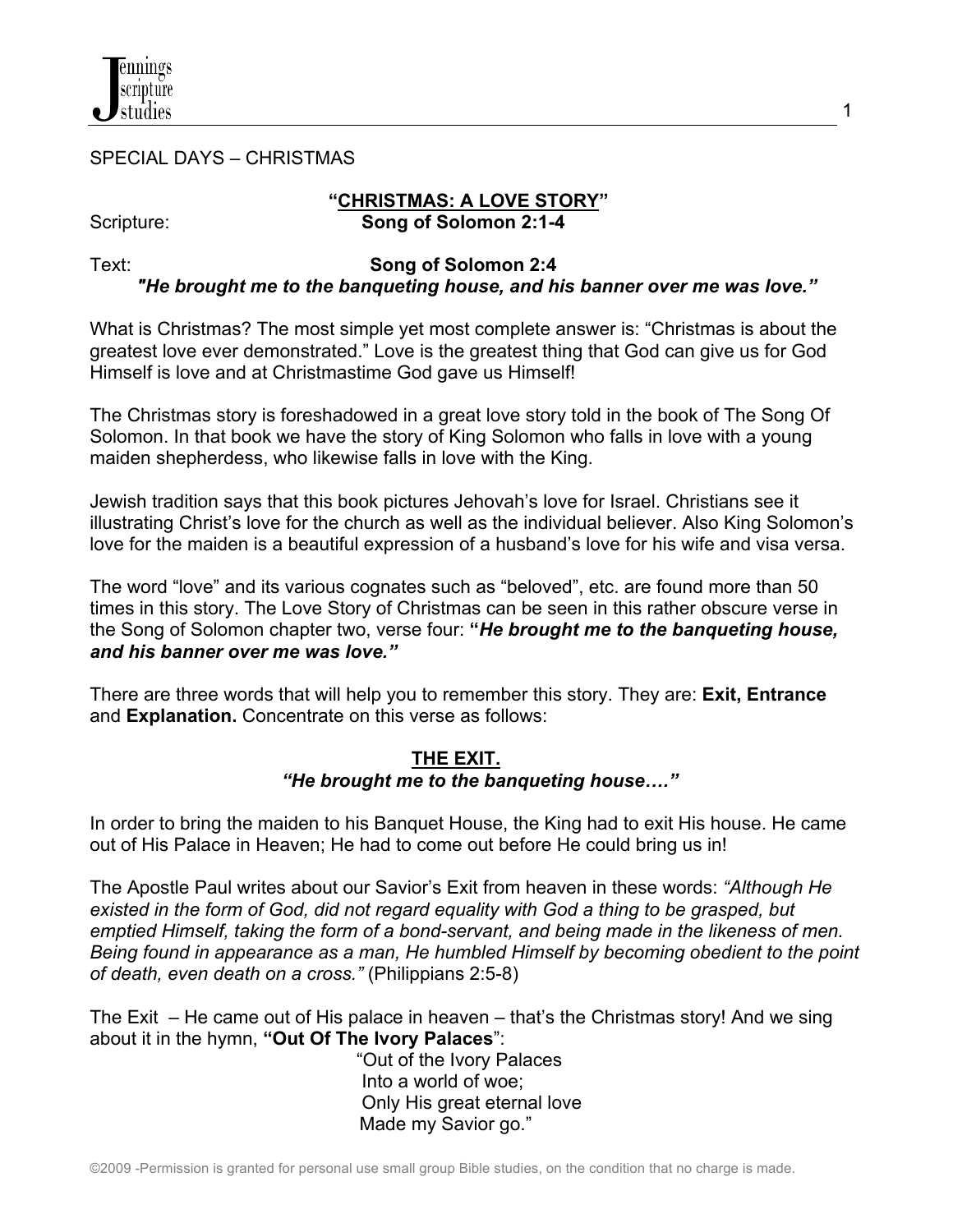## **THE ENTRANCE "***He brought me to the banqueting house."*

Why the Christmas event? He came out to take us in - that's the rest of the story! Paul wrote to the Ephesians, saying: "*Christ also loved the church and gave Himself up for her, so that He might sanctify her, having cleansed her by the washing of water with the word, that He might present to Himself the church in all her glory, having no spot or wrinkle or any such thing; but that she would be holy and blameless."* (Eph.5:25-27)

In the year 1519, Cortes, the great Spanish explorer and conqueror, landed in Mexico and marched to the Capital City. There he met Montezuma, the Mexican emperor. The shrewd Cortes urged Montezuma to come out of his Palace and talk with him and his soldiers as evidence of good will. But from the balcony of his Palace, Montezuma answered with these words: "When was it ever heard that a Crown Prince, like myself, voluntarily left his own Palace to become a prisoner in the hands of strangers?"

In the Christmas story, we have the Mexican Ruler's question answered. For Jesus Christ, the Crown Prince of Heaven, voluntarily left His own Palace to become a prisoner in the hands of strangers that He might take us to His palace in heaven! He said, *"I go to prepare a place for you. And if I go and prepare a place for you, I will come again and receive you to Myself; that where I am, there you may be also."* (John 14:2,3)

Soon the Lover of our souls will appear to catch His bride, the church, away and then we will enter His house forever! The Marriage Supper of the Lamb (Rev.19:9) will be a glorious event to be enjoyed by all whom the Savior brings into His Banqueting House.

### **THE EXPLANATION "***his banner over me was love."*

There must be an explanation behind this story! Why would He do such a thing for us? Why would He leave the splendors of heaven? Why would He come out to bring us in? The answer is in this last phrase in v. 4 *"His banner over me was love*."

Our Savior's actions cannot be explained apart from His love for us! John 3:16 explains it all: *"For God so loved the world that He gave His only begotten Son, that whoever believes in Him should not perish but have everlasting life"*

Why Christmas? Christmas is the world's greatest love story: *"God so loved*"! Why Calvary? Because "*God so loved*"! Why our entrance into His Banqueting House? Because "*God so loved*"!

> *"Down from His glory, Ever living story, My God and Savior came, And Jesus was His Name. Born in a manger,*